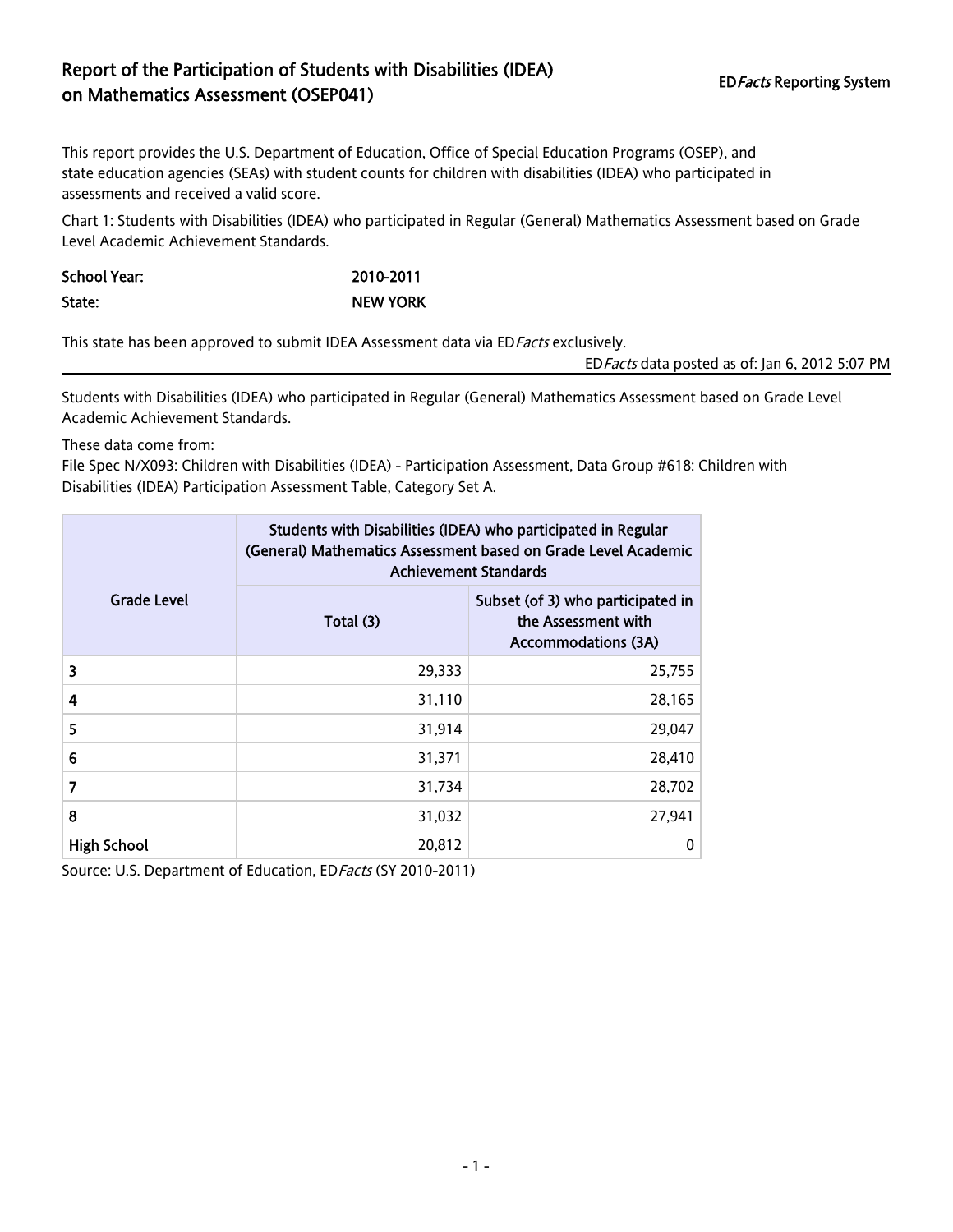## Report of the Participation of Students with Disabilities (IDEA) EDFacts Reporting System<br>
on Mathematics Assessment (OSEP041)

This report provides the U.S. Department of Education, Office of Special Education Programs (OSEP), and state education agencies (SEAs) with student counts for children with disabilities (IDEA) who participated in assessments and received a valid score.

Chart 2: Students with Disabilities (IDEA) who participated in an Alternate Mathematics Assessments.

School Year: 2010-2011 State: NEW YORK

This state has been approved to submit IDEA Assessment data via ED Facts exclusively.

EDFacts data posted as of: Jan 6, 2012 5:07 PM

Students with Disabilities (IDEA) who participated in an Alternate Mathematics Assessments.

These data come from:

File Spec N/X093: Children with Disabilities (IDEA) - Participation Assessment, Data Group #618: Children with Disabilities (IDEA) Participation Assessment Table, Category Set A.

| <b>Grade Level</b> | Students with Disabilities (IDEA) who participated in an Alternate Mathematics Assessments |                                                                                                                                    |                                                                                                                              |                                                                                                                               |  |  |
|--------------------|--------------------------------------------------------------------------------------------|------------------------------------------------------------------------------------------------------------------------------------|------------------------------------------------------------------------------------------------------------------------------|-------------------------------------------------------------------------------------------------------------------------------|--|--|
|                    | Total $(4)^{1}$                                                                            | Subset (of 4) whose<br><b>Alternate Assessment</b><br>was based on Grade<br>Level Academic<br><b>Achievement Standards</b><br>(AA) | Subset (of 4) whose<br><b>Alternate Assessment</b><br>was based on modified<br><b>Academic Achievement</b><br>Standards (4B) | Subset (of 4) whose<br><b>Alternate Assessment</b><br>was based on Alternate<br><b>Academic Achievement</b><br>Standards (4C) |  |  |
| 3                  | 2,494                                                                                      |                                                                                                                                    |                                                                                                                              | 2,494                                                                                                                         |  |  |
| 4                  | 2,800                                                                                      |                                                                                                                                    |                                                                                                                              | 2,800                                                                                                                         |  |  |
| 5                  | 2,696                                                                                      |                                                                                                                                    |                                                                                                                              | 2,696                                                                                                                         |  |  |
| 6                  | 2,737                                                                                      |                                                                                                                                    |                                                                                                                              | 2,737                                                                                                                         |  |  |
| 7                  | 2,717                                                                                      |                                                                                                                                    |                                                                                                                              | 2,717                                                                                                                         |  |  |
| 8                  | 2,540                                                                                      |                                                                                                                                    |                                                                                                                              | 2,540                                                                                                                         |  |  |
| <b>High School</b> | 1,830                                                                                      |                                                                                                                                    |                                                                                                                              | 1,830                                                                                                                         |  |  |

 $1$ The column named 'Total (4)' is auto calculated from columns  $4A + 4B + 4C$ .

Source: U.S. Department of Education, ED Facts (SY 2010-2011)